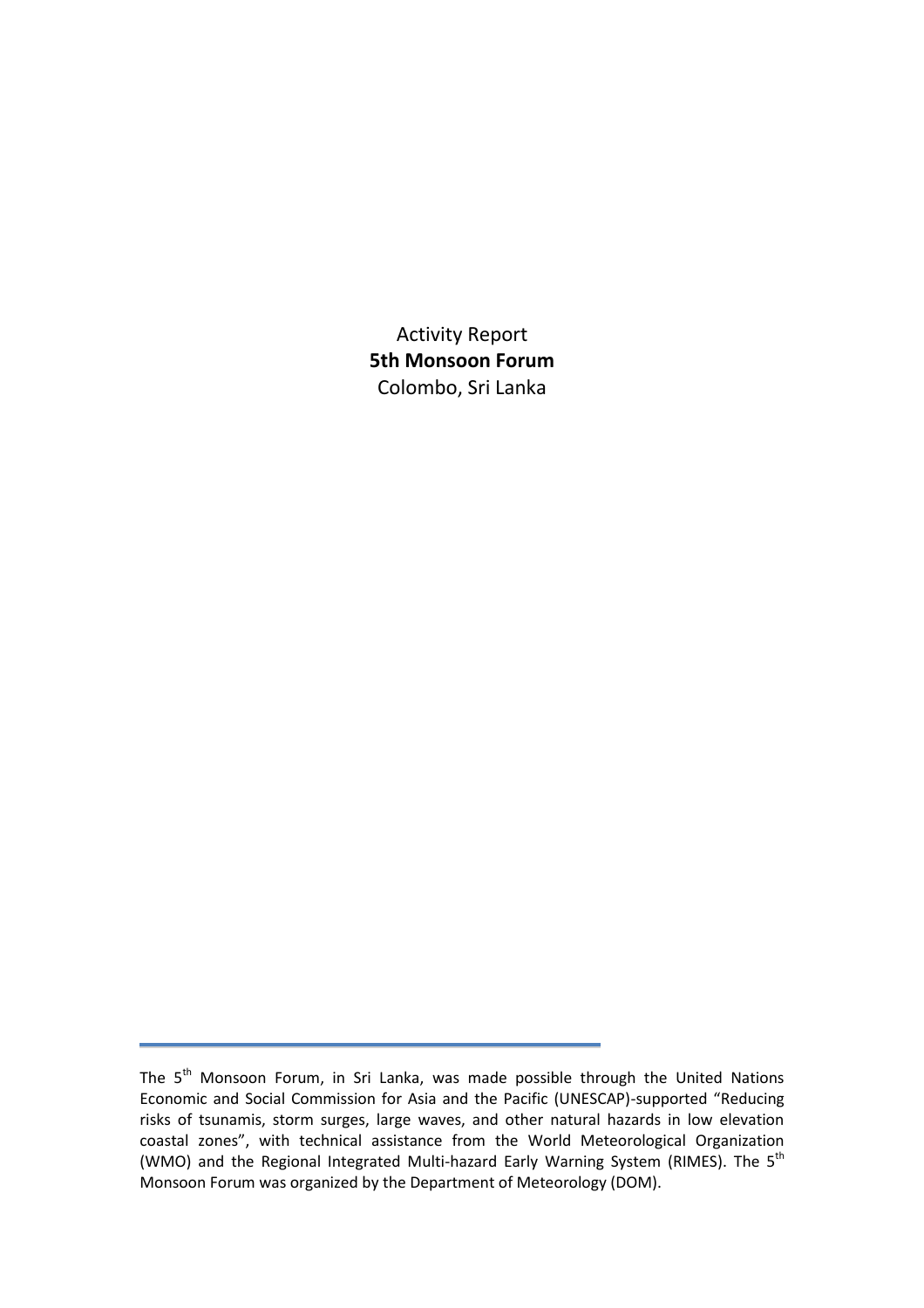#### **Background**

The Monsoon Forum was established in Sri Lanka through the programme *"Facilitating the integration of tsunami warning by strengthening the multi-hazard warning system"* supported by the American Red Cross (ARC). The programme supported the first three (3) Monsoon Forums in the country.

The programme "*Reducing risks of tsunamis, storm surges, large waves, and other natural hazards in low-elevation coastal zones*" also takes forward the Monsoon Forums, as a platform for interface between forecast producers and users, targeted at enhanced application of risk information. The UNESCAP-supported program took on the  $4<sup>th</sup>$  Monsoon Forum in Sri Lanka, which was conducted on 4 November 2011. One of the agreements, among stakeholders, during the  $4<sup>th</sup>$  Monsoon Forum, was for the same to be conducted twice a year, in anticipation of the Southwest and Northeast monsoon seasons and the *Yala* and *Maha* agriculture seasons.

The  $5<sup>th</sup>$  Monsoon Forum, conducted on 22 May 2012, was attended by a total of 40 participants coming from DOM, Department of Irrigation (DOI), agricultural research institutions, Coast Conservation Department (CCD), Department of Agriculture (DOA), Sri Lanka Navy, Ceylon Electricity Board (CEB), media organizations, Central Environment Authority (CEA), Rubber Research Institute of Sri Lanka (RRISL), Mahaweli Authority of Sri Lanka (MASL), Coconut Research Institute (CRI), Ministry of Health (MOH), Airport and Aviation Services (AAS), National Water Supply and Drainage Board (NWSDB), Horticultural Research and Development Institute (HRDI), National Building and Research Organization (NBRO), Disaster Management Center (DMC), and representatives from pilot sites. The  $5<sup>th</sup>$ Monsoon Forum was organized to review the Northeast Monsoon and  $1<sup>st</sup>$  Intermonsoon outlook and performance, present and discuss the Southwest Monsoon outlook, and share experiences and lessons learnt during the 11 April 2012 tsunami warning.

#### **Opening Program**

Participants were welcomed to the  $5<sup>th</sup>$  Monsoon Forum by Mr. S.H. Kariyawasam, Director General, DOM. Mr. Kariyawasam thanked the participants for attending the Monsoon Forum. He emphasized that the Monsoon Forum was an important undertaking that promotes collaboration between DOM and forecast user institutions. He continued to explain that it is also geared towards enhancing the understanding, by forecast users, of the products and services provided by DOM, including their limitations and uncertainties, as well as the understanding of DOM of the information needs of the different sectors. He espoused that feedback from user institutions will help DOM tailor its products and services to suit users requirements.

The welcome remarks was followed by the inaugural address by His Excellency Mahinda Amaraweera, Minister of Disaster Management. In his inaugural address, His Excellency Minister Amaraweera espoused the importance of the seasonal forecast for the planting season. He said that the forecast can guide farmers in their decision-making, to take advantage of possible opportunities and/or mitigate possible impacts. He

proceeded to thank UNESCAP, WMO and RIMES for supporting the project.



*His Excellency Disaster Management Minister Mahinda Amaraweera delivering the inaugural address during the 5th Monsoon Forum*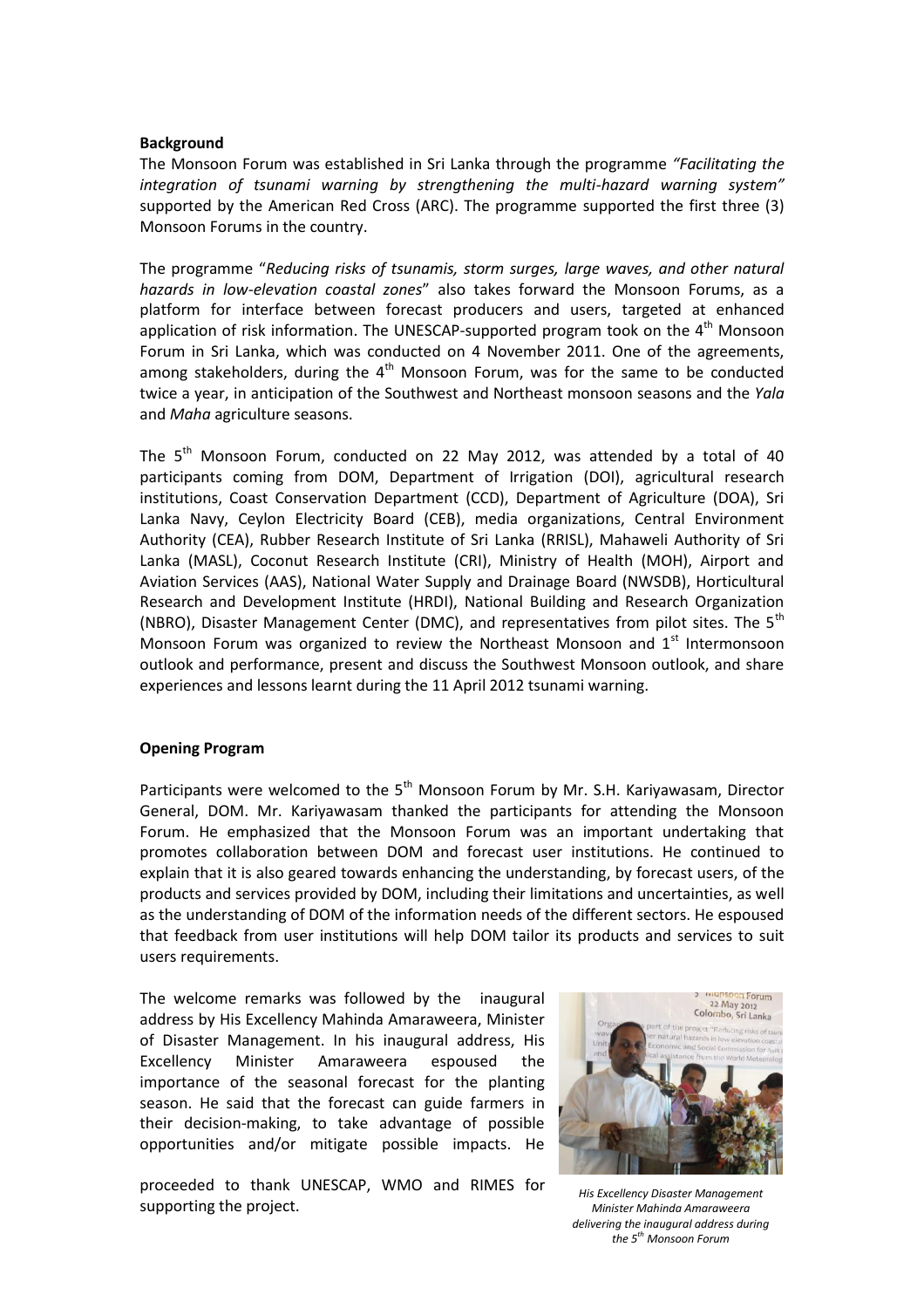Subsequently, a ceremonial turn-over of communication equipment to the programme pilot sites – Pottuvil Division and Kaluta District – was spearheaded by His Excellency Minister Amaraweera.



*Ceremonial turn-over of megaphones to representatives from programme pilot sites - Kalutara District and Pottuvil Division*

The vote of thanks, from DOM, followed.

#### **Proceedings**

### *Overview of the Monsoon Forum*

This session was delivered by RIMES. RIMES presented the programme and highlighted the Monsoon Forum as among its components. The objectives, features, and process of the Forums were discussed. Subsequently, the most common participating institutions to the Forums were cited. The functions of the forum were then presented. These include 1) ensure receipt, interpretation, and communication of climate/risk information; 2) facilitate the integration of climate forecast and other risk information applications into agency operations, practice, development policies, plans and laws; 3) serve as mechanism for soliciting feedback from users on the forecasts/risk information issued by DOM; and 4) serve as a long-term process of understanding risks of different timescales, including long-term climate change. Following that, the Monsoon Forum target outputs were discussed. Examples of forecast provider and user forums, in Asia, were provided.

# *Review/verification of the Northeast Monsoon and 1st Intermonsoon outlook and performance*

DOM presented the following analysis of the observed rainfall during the Northeast Monsoon and  $1<sup>st</sup>$  Inter-Monsoon seasons:

- o Above average rainfall was recorded in most stations in Northern and Northeastern parts of the country during the November and December 2011 and January 2012 periods. These were records from 17 principal observation stations
- o Observed values at hydro-catchment stations indicate below average rainfall for the November and December 2011 and January 2012 periods
- o Most stations in the Southwestern part of the country received above average rainfall from March to April 2012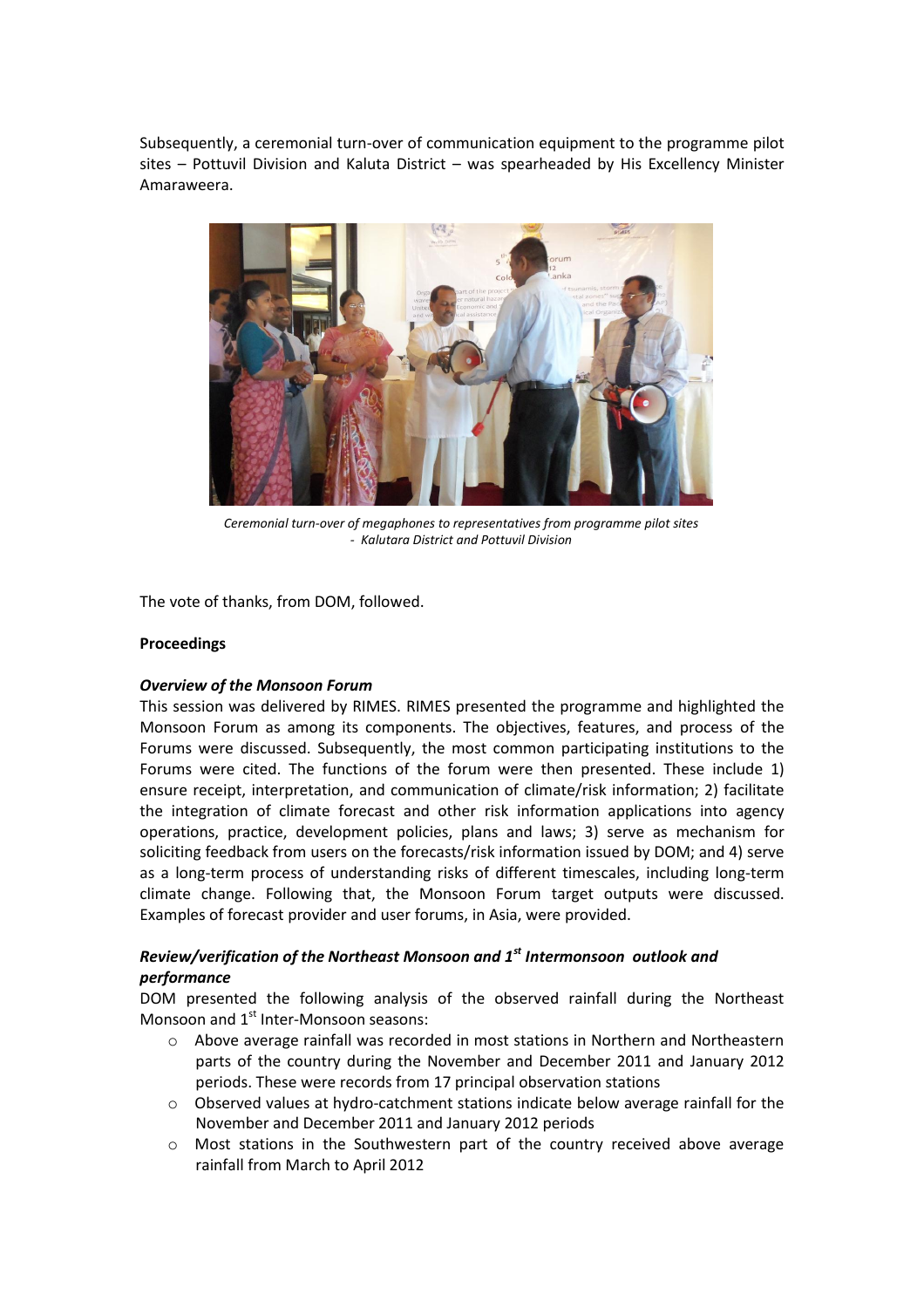#### *Sectoral feedback on the monsoon performance*

# *CEB*

CEB discussed the daily demand curve for power, indicating the peak demand at from 6.30 pm to 10.30 pm, the demand pegged at 2050 MW. CEB provided the following statistics: annual energy consumption  $-$  10,800 GWh; full storage capacity  $-$  1,250 GWh; annual average inflow of energy: 3,300 GWh. CEB espoused that to achieve reliable power supply, hydro-thermal share should be properly analyzed. CEB discussed that the Northeast Monsoon feeds reservoirs in Victoria, Randenigala, and Semamalawewa. According to CEB, better prediction of inflows can assist to achieve optimum operation of reservoirs.

# *DOI*

The Irrigation Department discussed its functions and presented gauging stations in different locations. It also explained is roles and responsibilities in early warning for floods. According to DOI, Kelani Kalu, Gin and Niwala are the main river basins in the wet zone of Sri Lanka which are prone to frequent flooding. DOI explained that the river stages and rainfall along the said rivers are monitored closely. The presenter cited that when excessive rainfall occur, water level in the above-mentioned rivers are monitored on an hourly basis. In the presentation, DOI mentioned that maximum flood of 5.76 meters occurred on 28 May 2011 in the area covered by Hanwella Gauging Station. Flood hazard maps for different areas were likewise presented to the stakeholders. According to DOI, the most immediate problems that arise because of floods are power failures and disrupted communication network.

# *DOA*

The DOA discussed that in Sri Lanka, there is a very high spatial variability of rainfall, and that the country has 46 agro-ecological regions. The presenter mentioned that the average annual rainfall in the dry zone is less than 1,750mm; around 1,750 mm to 2,500 mm in the intermediate zone; and more than 2,500 mm in the wet zone. He explained that the wet zone is mainly for plantation crops while the bottom of valleys usually hosts rainfed paddy. He said that during the *Yala* season, paddy receives water from the Southwest Monsoon and any negative anomaly in rainfall may induce water stress, and positive anomalies would result to floods.

Intermediate zones are for coconut plantations, and paddy which are also located at the bottom of valleys. In the intermediate zone, during the *Yala* season, paddy fields receive water from Southwest Monsoon. In the intermediate zone, even a very small negative anomaly lead to severe water stress.

DOA continued that the dry zone is not under the influence of Southwest Monsoon. According further to DOA, in the dry zone, there is high crop water requirements, and frequent soil moisture stress conditions in upland crops. Cloud-free condition favors high photosynthetic assimilation due to high solar radiation. There is an indirect beneficial effect to the dry zone by the trans-basin diversion of the Mahaweli river (about 335 km long), as about 5% of the entire dry zone of Sri Lanka is benefitted.

### *NBRO*

NBRO emphasized that landslide vulnerability is spread in several districts in the country. Landslide prone areas account for approximately 20% of Sri Lanka's total land area. Due to land use practices, cut slope failures is increasing in areas in Gampha and Colombo districts. According to NBRO, rainfall has direct and indirect effect to landslides. He also cited developmental projects and other man made activities which triggered landslides in some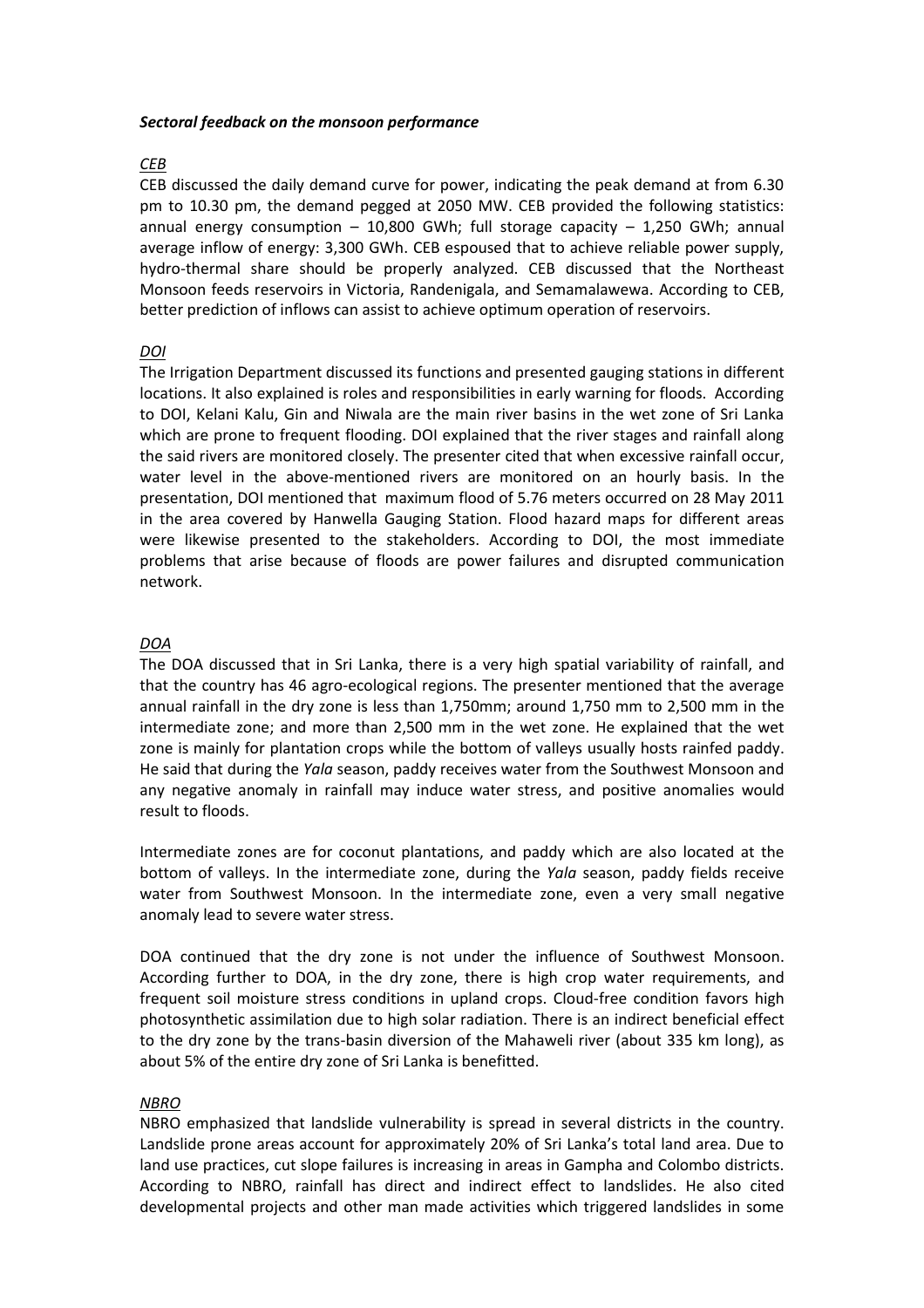areas. He summarized that from November 2010 to February 2011, there were a total of 154 landslide incidents in Nuwra Eliya, Matale, Badulla, Kandy, and Kegalle Districts. On 26-27 May 2011, 75 landslide incidents were recorded, and four (4) people died.

NBRO emphasized that it was able to develop landslide hazard zonation maps for different areas in the country. It also presented its standard rainfall threshold for landslide alert. NBRO subsequently discussed its dissemination process for landslide early warning.

| <b>Standard threshold limits of the Rainfall</b><br>for landslides |                                               |
|--------------------------------------------------------------------|-----------------------------------------------|
| Alert                                                              | 75 mm/day                                     |
|                                                                    |                                               |
| Warning                                                            | 100mm/day                                     |
|                                                                    |                                               |
|                                                                    | Evacuation, Off limit 75 mm/hour or 150mm/day |
|                                                                    |                                               |

*NBRO's standard rainfall thresholds for landslide warning*

#### *RRISL*

RRISL explained that the distribution of rubber plantation, in the country, is concentrated on the wet zone, but there is a tendency for the plantations to move into the intermediate zone and other non-traditional rubber growing areas. The presenter espoused that productivity of rubber plantations depend on good management practices in relation to weather pattern/conditions. According to RRISL, any changes in the seasonal pattern may have adverse impacts on the application of recommended agronomic practices. The presenter continued that for rubber, the most important and critical activity is within May and June, which are the planting seasons. She explained that during the harvesting of latex, higher number of rainy days means low tapping days. If high number of rainy days occur during high yielding months, this causes considerable yield loss. In anticipation of the monsoon, rubber planters put rain guards on rubber trees.

### *DMC*

DMC discussed its early warning mechanism in the national and local levels, and its collaboration with different technical warning institutions in the country. Subsequently, DMC discussed the activities it conducted to promote preparedness, in communities, in anticipation of the monsoon seasons. These activities include awareness and education programmes, flood mitigation activities, tree planting, and strengthening of local authorities for enhanced preparedness.



*Participants paying attention to the presentation made by DMC*

#### *Presentation of seasonal outlook for the 2012 Monsoon Season*

DOM presented that the climate of Sri Lanka is essentially monsoonal, dominated by the Southwest and Northeast Monsoons. According to DOM, the Southwest Monsoon account for about 30% of the average annual rainfall, clearly demonstrating the importance of the monsoon in the country.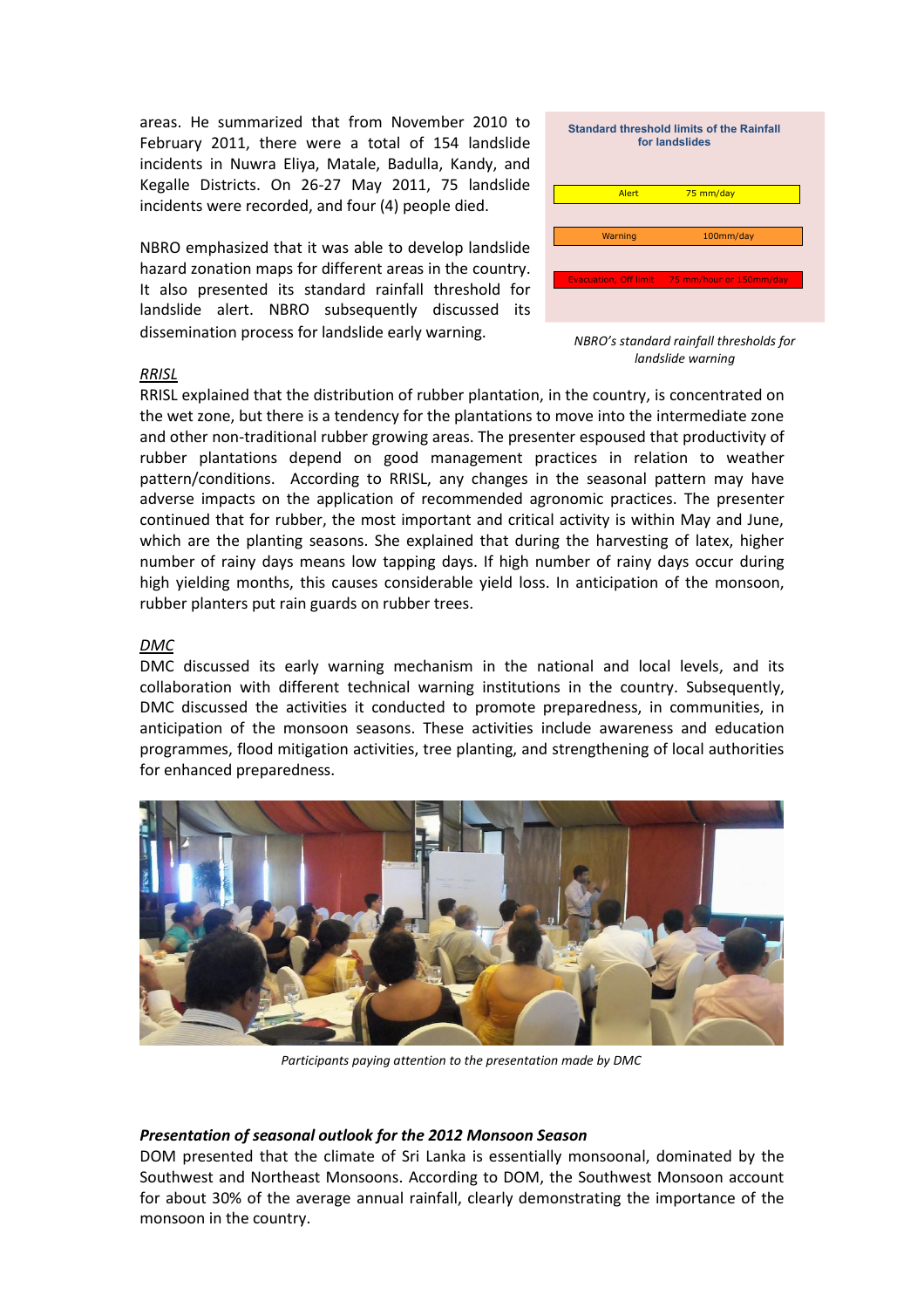DOM subsequently explained that the seasonal forecast was prepared based on: a) forecast from different empirical and dynamical climate models; b) probabilistic forecast using the Climate Predictability Tool; and c) various prevailing global climate conditions. DOM then presented the following summary for the likely conditions over Sri Lanka for the Southwest Monsoon Season:

- o Prevailing conditions and forecasts from various statistical and dynamical models suggest that rainfall during the 2012 Southwest Monsoon Season (June to September), for Sri Lanka, is likely going to be below normal
- o There is uncertainty partly because of the transition of La Nina conditions to neutral El Nino Southern Oscillation (ENSO) conditions, and some possibility for the emergence of El Nino during the later part of the monsoon season, and also the development of negative Indian Ocean Dipole (IOD)
- o There is a need for continued monitoring of the regional and global climatic conditions associated with the Southwest Monsoon

Following the presentation of the seasonal outlook, DOM also explained some commonly used terms and concepts used in forecasts.



*Participants listen to DOM explanation on some issues and concerns relative to the 2012 Southwest Monsoon Season*

#### *Experience and lessons learnt relative to the 11 April 2012 Tsunami Warning*

#### *DOM*

DOM discussed its experiences on previous tsunami warnings. DOM then continued to explain that a magnitude 8.7 earthquake occurred near the Western Coast of Northern Sumatra on 11 April 2012, and provided the other parameters of the earthquake event. DOM explained that the earthquake happened at 08:30 UTC (Sri Lanka local time 16.13). According to DOM, its first warning was issued at 16:15, its second warning was issued at 16:30, and cancellation of the warning was at 18.15.

DOM discussed that the institution's internet connection has to be improved, as connection was slow. The templates were also lengthy, hence they need to be revised and shortened. As the tsunami warning was issued in the afternoon of 11 April 2012, sufficient DOM officers were present. Some issues though were discussed had the tsunami warning been issued at night. DOM elaborated that because of such experience, they constituted a task force to handle similar events in the future. Cooperation between institutions involved in tsunami early warning was discussed.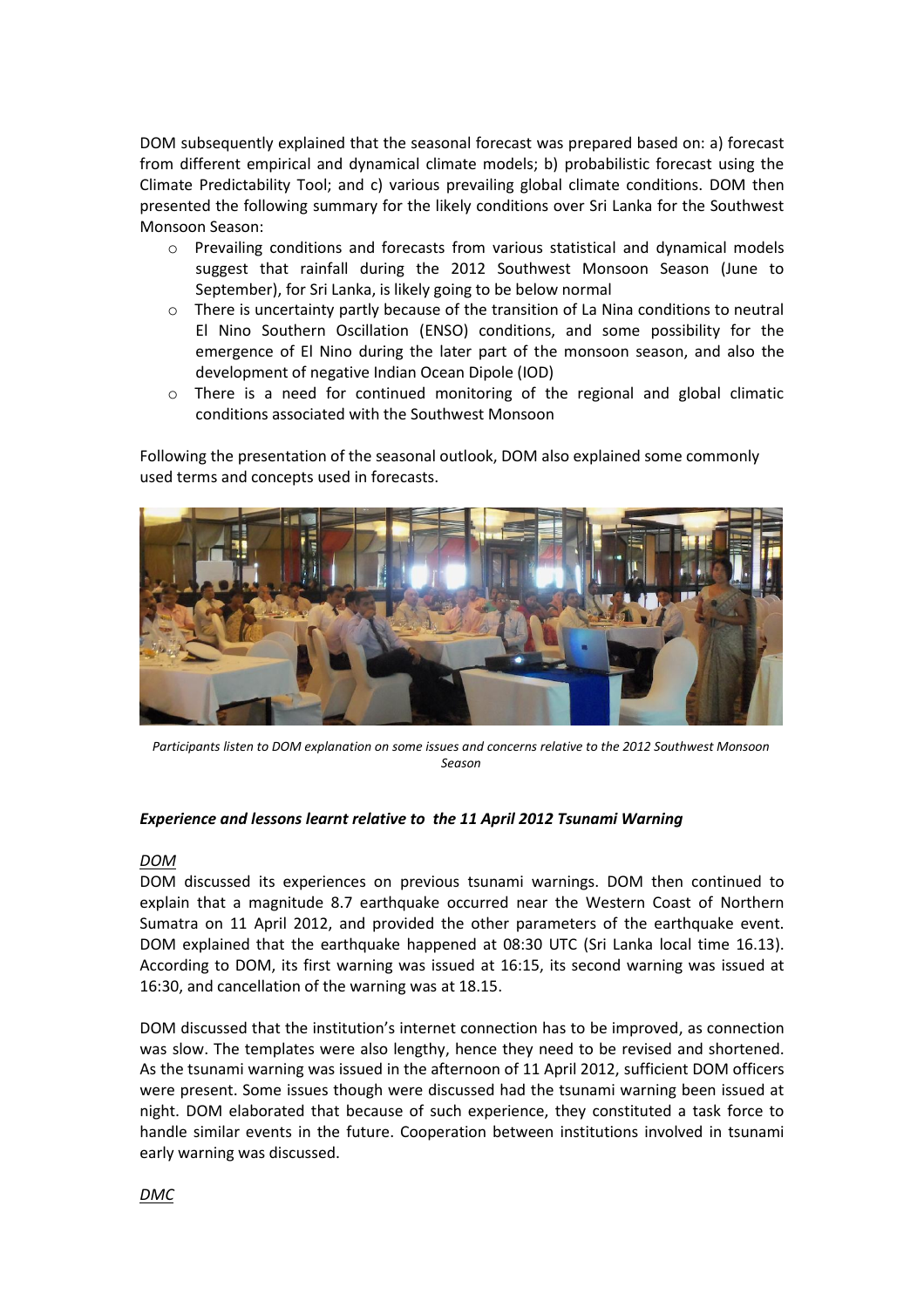DMC explained that 64 out of 74 early warning towers functioned to provide tsunami early warning on 11 April. DMC explained that early warning towers are only one of the systems used in tsunami warning dissemination, hence other warning mechanisms should be put in place. He mentioned other communication systems which are also used in dissemination of warning information like radio, tv, army and navy communication systems. He expressed that per their assessment, around 95% of people living along the coastal areas evacuated during the event.

According further to DMC, the institution is responsible for the dissemination of warning information. The presenter explained that technical knowledge on earthquakes and tsunamis is entrenched with DOM. He explained that DMC was able to receive information from DOM. DMC then made the participants listen to the automated warning used in early warning towers when there are tsunami warnings. DMC espoused that it will do its best in addressing the gaps revealed during 11 April 2012 tsunami warning event.

### *Kalutara District*

According to the District Disaster Management Committee (DDMC) Chief of Kalutara District, they were able receive the warning from DMC and disseminate the same to their constituents. He explained that people living in tsunami danger zones were evacuated. He cited the programme's contribution in keeping preparedness in the mind of the key district and community officials.

The presenter explained that though they were able to successfully disseminate the information, there were difficulties encountered during that time. He said that telephone and mobile phone connections failed, and they have to use alternative ways of communicating the information to stakeholders. He also espoused that training curricula, on the proper communication and dissemination of warning information, should be designed.

### *Pottuvil Division*

Representatives from Pottuvil Division highlighted the gaps in the receipt of warning information from DMC, on 11 April 2012. They underscored on the failure of some towers to operate, hence not everyone were able to receive warning information. They advocated that communication mechanism, for tsunami warning, should be very robust and efficient to ensure the safety of those living in tsunami high risk areas. DMC assured stakeholders that it will do its best to address the gaps in tsunami warning dissemination.

### **Wrap up and closing program**

The synthesis of the  $5<sup>th</sup>$  Monsoon Forum and way forward was delivered by RIMES. This was followed by the vote of thanks and closing remarks which were rendered by DOM.

### **Summary of feedback and recommendations**

o Enhancement of products and services by DOM Consensus from the participants' comments and opinions point to recommendations for DOM to enhance the spatial and temporal resolution of its forecasts. Participants highlighted the level of reliability of DOM forecast products, and stressed that in order for the forecast products to be applied, they have to be improved.

To provide clarification on the uncertainties of forecast products, RIMES explained that uncertainties are always attached to forecasts because of the limitations of science, and the complexity of systems that affect weather/climate. RIMES